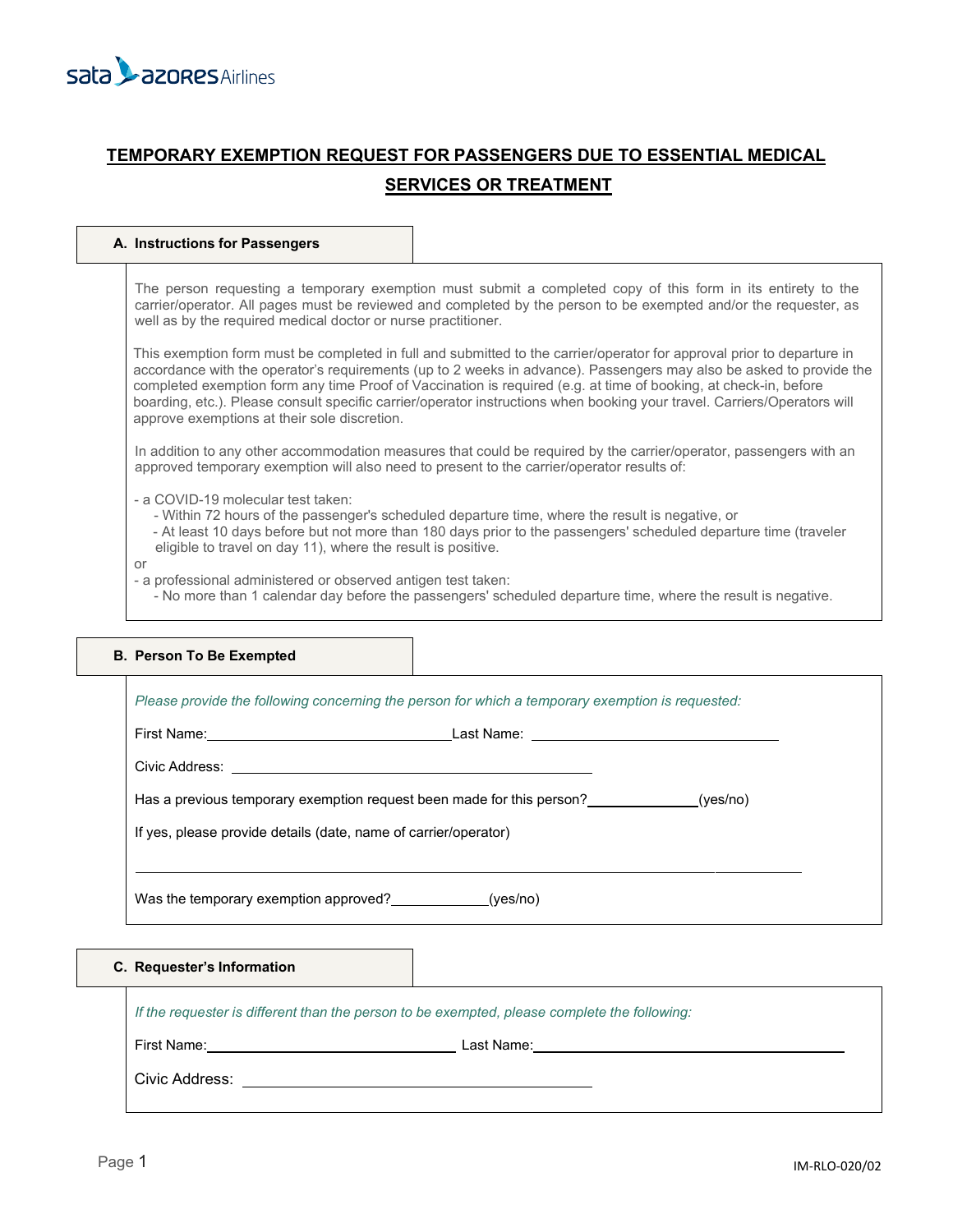# sata **Lazores** Airlines

| D. Travel Information                                                                                    |  |
|----------------------------------------------------------------------------------------------------------|--|
| Please provide the following travel details for the person for which a temporary exemption is requested: |  |
| Date of Departure: <u>contained</u> and all the part of Departure.                                       |  |
|                                                                                                          |  |
|                                                                                                          |  |

# **E. Confirmation by Canadian Medical Doctor Or Nurse Practitioner**

| the person to be exempted above is travelling for the purpose of obtaining essential medical services or treatment, as |
|------------------------------------------------------------------------------------------------------------------------|
| briefly described.                                                                                                     |
| Date(s) of appointment for which travel is required_____________________________                                       |
|                                                                                                                        |
|                                                                                                                        |
|                                                                                                                        |
| Does this passenger require an escort/companion traveller?<br>D Yes □ No                                               |
|                                                                                                                        |
|                                                                                                                        |
|                                                                                                                        |
| Provincial/Territorial Certificate/License Number: _____________________________                                       |

# **F. Requester's Attestation**

| The following is to be completed by or on behalf of the person requesting a temporary exemption:                                                         |  |  |  |  |
|----------------------------------------------------------------------------------------------------------------------------------------------------------|--|--|--|--|
| I hereby certify that I am/or the person for which a request is made to travel for the purposes of obtaining essential<br>medical services or treatment: |  |  |  |  |
|                                                                                                                                                          |  |  |  |  |
|                                                                                                                                                          |  |  |  |  |